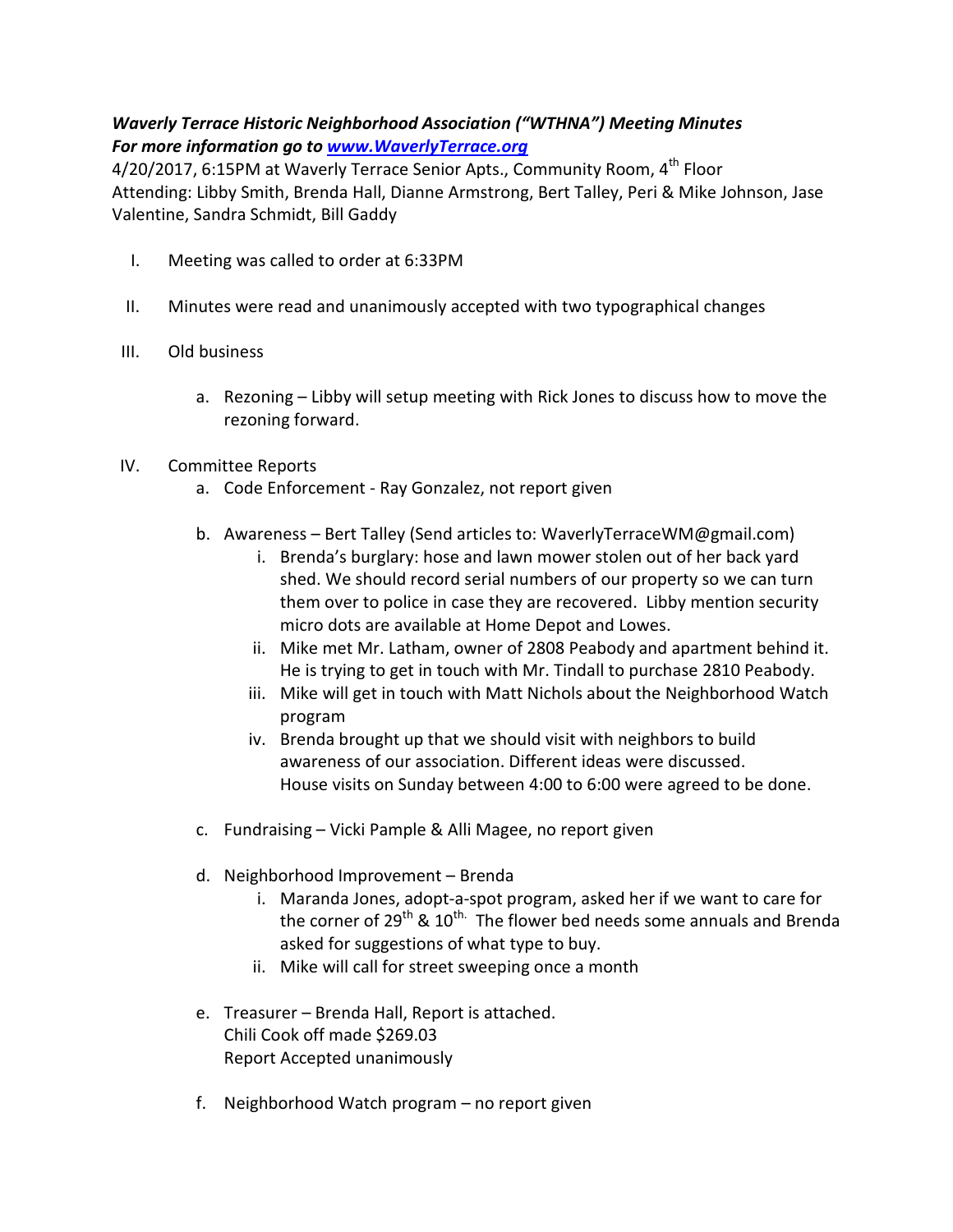- V. New Business
	- a. We need to grow interest in the association.
- VI. Next Meeting Thursday, 5/18/2015, 6:15PM, at Waverly Terrace Senior Apartments, Community Club Room
- VII. Meeting adjourned at 7:44PM

|                   | WAVERLY TERRACE HISTORIC DISTRICT NEIGHBORHOOD ASSOCIATION, INC. |            |  |
|-------------------|------------------------------------------------------------------|------------|--|
|                   | <b>FINANCIAL REPORTS</b>                                         |            |  |
|                   | APRIL 20, 2017                                                   |            |  |
|                   |                                                                  |            |  |
|                   |                                                                  |            |  |
| OPERATING ACCOUNT |                                                                  |            |  |
|                   | BALANCE PER BANK STATEMENT                                       | \$3,214.11 |  |
| Deposits          | 266.35                                                           |            |  |
| Disbursements     | 132.00                                                           |            |  |
| Undeposited check | 20.00                                                            |            |  |
|                   |                                                                  |            |  |
|                   | BALANCE AS OF APRIL 20, 2017                                     | \$3,368.46 |  |
|                   |                                                                  |            |  |
|                   |                                                                  |            |  |
| DONATION ACCOUNT  |                                                                  |            |  |
|                   | BALANCE PER BANK STATEMENT                                       | \$80.10    |  |
|                   |                                                                  |            |  |
|                   |                                                                  |            |  |
|                   |                                                                  |            |  |
|                   |                                                                  |            |  |
| PETTY CASH        |                                                                  | \$126.44   |  |
|                   |                                                                  |            |  |
|                   |                                                                  |            |  |
|                   | <b>TOTAL CASH</b>                                                | \$3,575.00 |  |
|                   |                                                                  |            |  |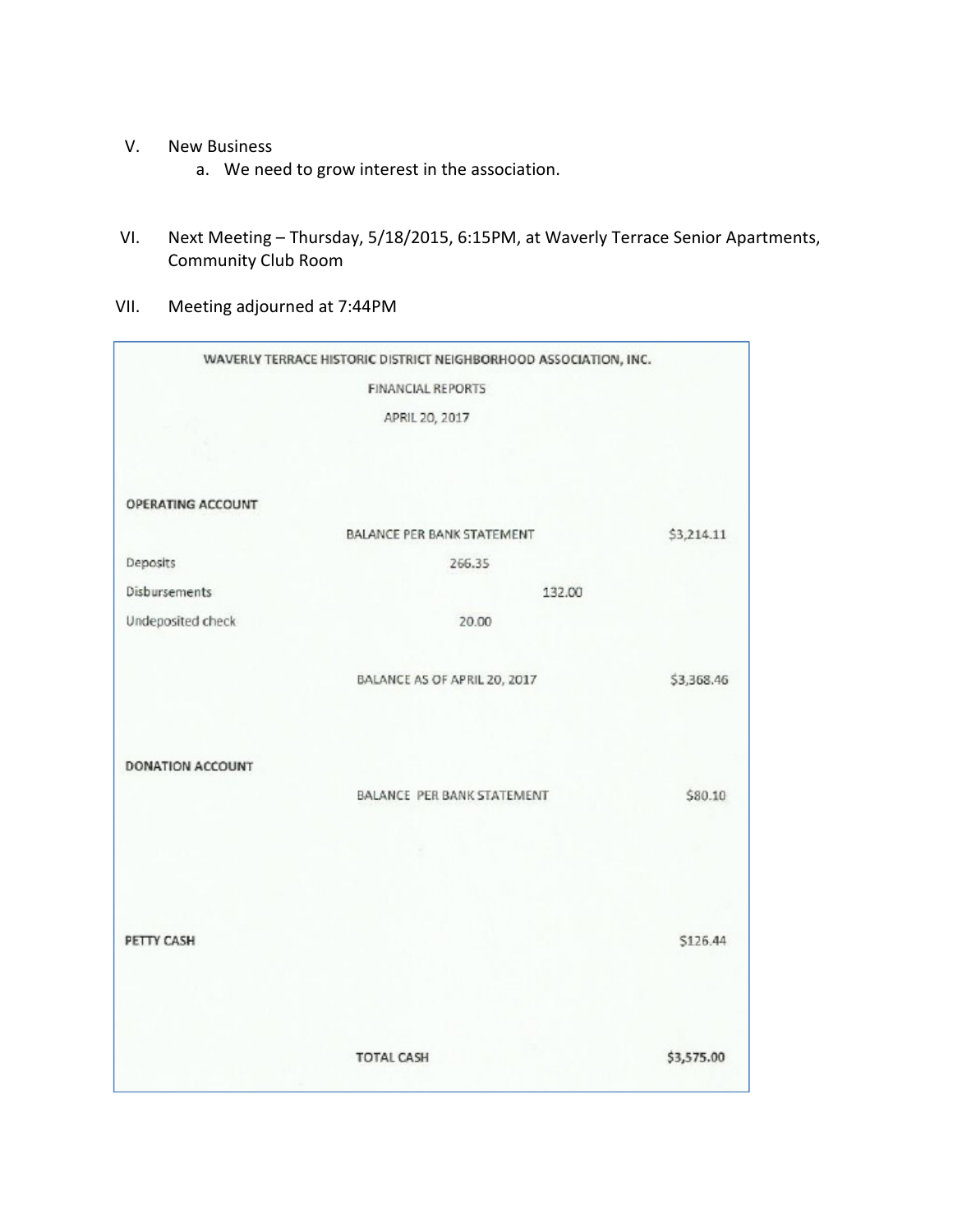------------------------------------ Last Month's Minutes --------------------------------------

## Waverly Terrace Historic Neighborhood Association ("WTHNA") Meeting Minutes For more information go to www.WaverlyTerrace.org

3/16/2017, 6:15PM at Waverly Terrace Senior Apts., Community Room, 4<sup>th</sup> Floor Attending: Libby Smith, Holly & Bert Talley, Peri & Mike Johnson, Alli Magee, Vicki Pample, Raymond Gonzalez, Jase Valentine, Sandra Schmidt

- I. Meeting was called to order at 6:32PM
- II. Minutes were read and unanimously accepted with no changes
- III. Old business
- IV. Committee Reports
	- a. Code Enforcement Ray Gonzalez, no report given
	- b. Awareness Bert Talley (Articles to: WaverlyTerraceWM@gmail.com)
	- c. Fundraising Vicki Pample & Alli Magee reported
		- i. Chili Cook Off
			- 1. Justin Krieg will deliver Tables and chairs set them up. Danielle will show them where to put them.
			- 2. Everyone with a Facebook account should post the cook-off there.
			- 3. Alli is placing posters around the neighborhood
			- 4. Setup starts at 2:30
			- 5. Cleanup will begin at 6:00 or earlier depending when attendance drops off.
			- 6. Libby will contact Seth Thomas to attend.
			- 7. Mike Get tickets
			- 8. Alli will look into getting Square to use for CCs. 2.3% fee.
			- 9. We reviewed the Duty List (Attached)
			- 10. Entertainment folks have been ill. We will do background music instead.
			- 11. We need to bring ladles if providing chili
			- 12. Mike & Libby will loan their crock pots to use.
	- d. Neighborhood Improvement no report given
	- e. Treasurer Brenda Hall, no report given
	- f. Neighborhood Watch program
		- i. Matt Nichols No Report given. Matt will start with this program in next couple weeks as his work conflict is ending.